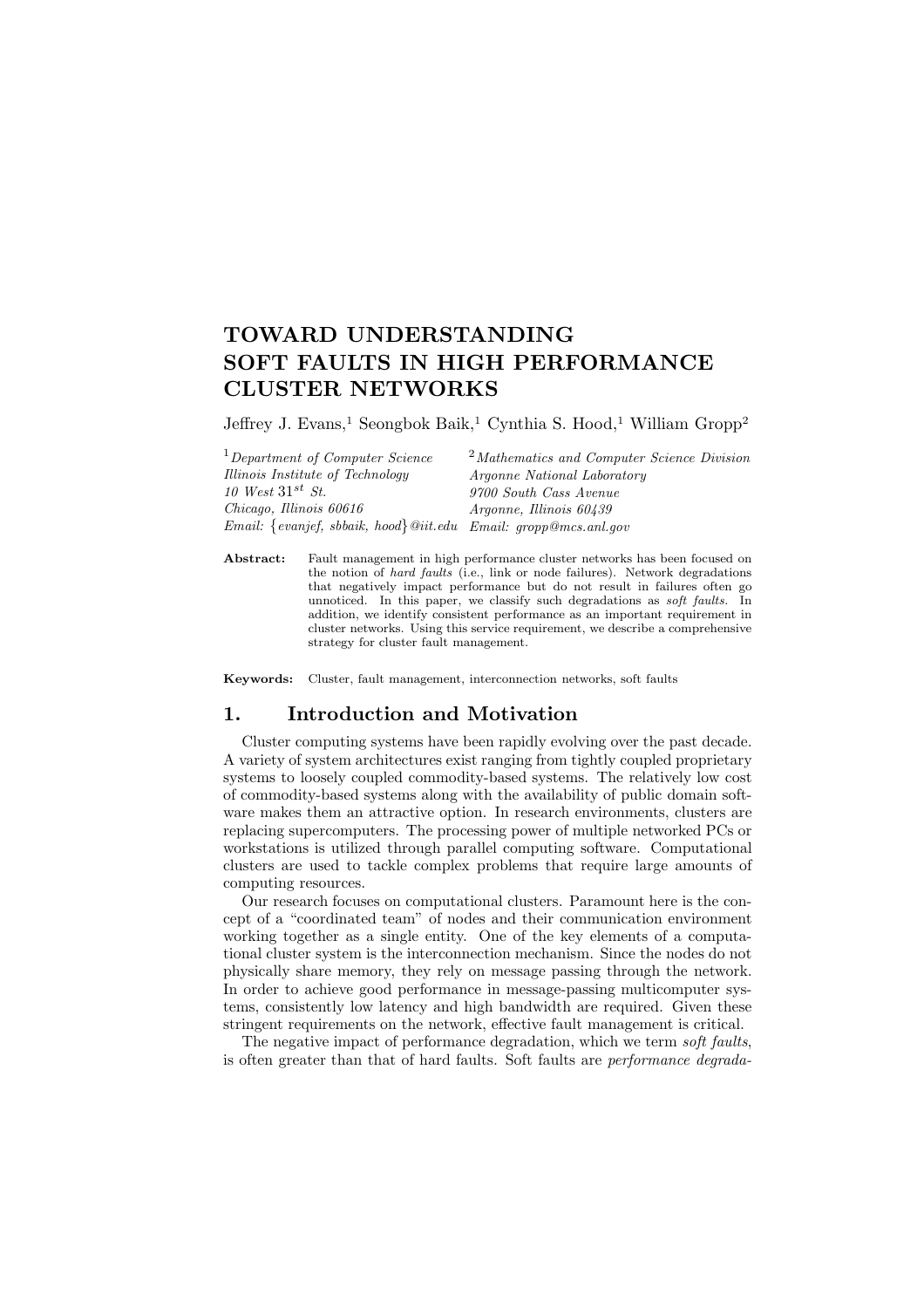tions requiring corrective action. The requirement of corrective action is then a function of the system performance expected or assumed by an application.

For example, when a user wishes to execute an application, a request for service is submitted to a centralized scheduler. The user requests a subset of compute nodes for a finite period of time, thus requiring the user to know approximately how long the job will take to run. If the application execution happens to run longer than the user expected (or guessed), a timeout results. The application is terminated by the scheduler and the user may or may not receive useful data - a waste of time and resources. Conversely, if the user reserves compute nodes conservatively and the application executes in a shorter period of time (i.e., no faults or optimum performance), resources are again wasted (unused), since the compute nodes were conservatively reserved.

Inconsistent performance can cause scheduling problems at many different levels. Soft faults may cause synchronization problems when the impact of a network fault accumulates through the run. Many variables affect application performance in computational cluster networks, and further investigation is required to fully understand the impact of network faults. The area of soft fault (or degraded service) management in cluster environments will grow in importance as the area of computational Grids and Grid computing evolves.

To better understand performance degradation in the context of clusters, one must consider performance relationships in both the horizontal and vertical planes. The horizontal plane includes the causal relationships that occur between "peers" at any layer (physical, link, kernel, application, etc.). The vertical plane includes causal relationships between layers, adjacent or not, all the way up through the operating system and into the applications themselves. We are studying performance degredation on the Chiba City cluster [6] at Argonne National Laboratory.

### 2. Related Work

Considerable effort both in commercial products and in the research community has been devoted to traditional "hard" fault management issues in cluster environments. There have also been efforts exploring performance issues in parallel program execution. These efforts include evaluation of network effects [2, 7], performance analysis using application and kernel code instrumentation [4, 9, 11], performance prediction [8, 10], and program steering [3, 13]. Additionally, adaptive techniques have been explored for predictive signaling and control in cluster environments for performance management [12] and in highly distributed networks for use in fault management [5]. Our focus, however, is on soft faults. Specifically, we wish to understand the mechanisms behind network contributions to soft faults and to identify ways to signal or ultimately control such faults.

### 3. The Problem of Cluster Fault Management

As high-performance systems, clusters require strong performance from each component of the system, including the application, the operating system, and the communication network itself. Additionally, when determining how to distribute processing across the nodes of a cluster, parallel computing software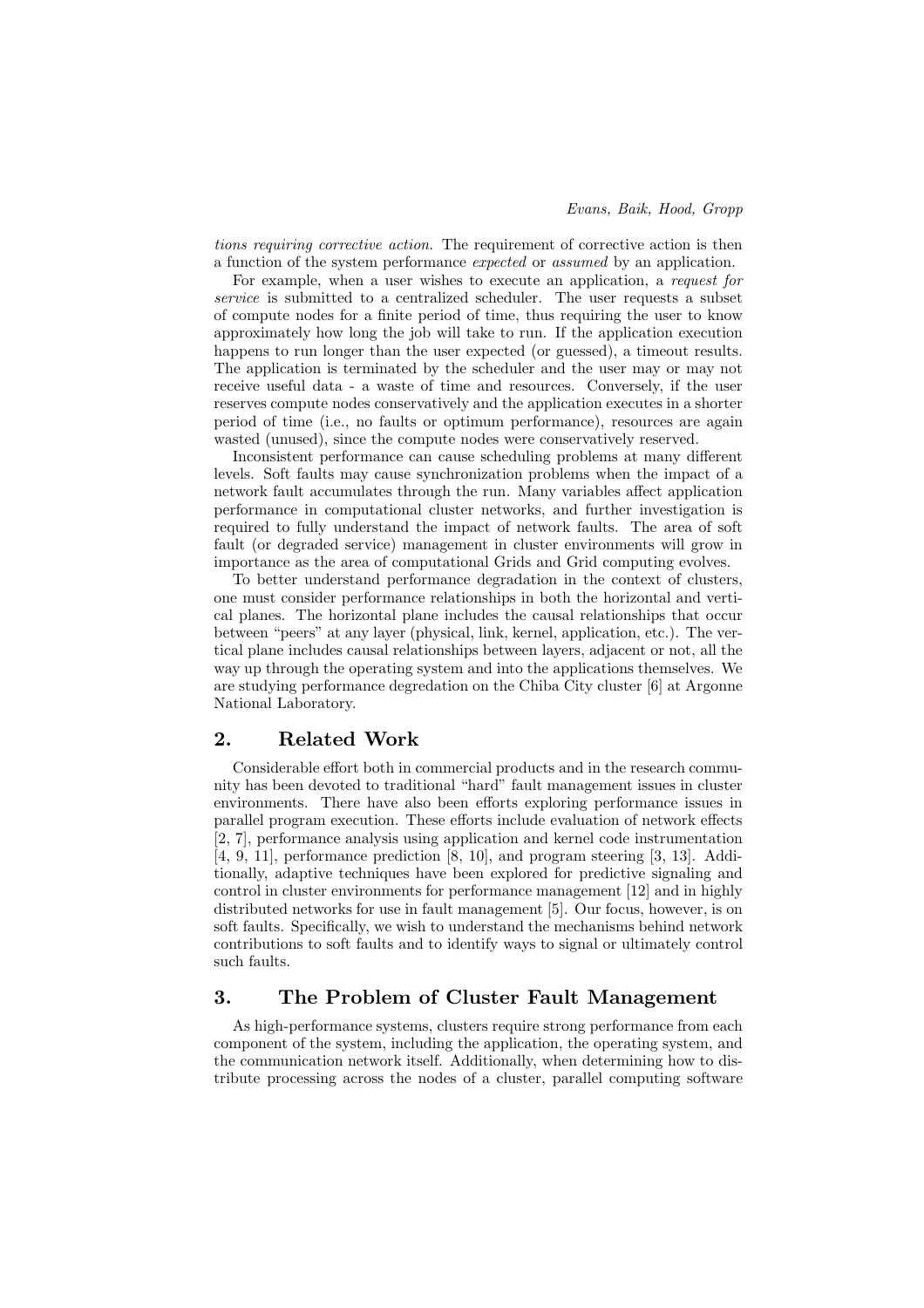#### Soft Faults in High Performance Cluster Networks

assumes consistent network performance. Therefore, the type of service required from cluster interconnection networks is different from that for traditional best effort or telephone networks. In best effort networks, applications tolerate variations in network performance, and real-time fault management primarily focuses on hard faults. In telephone networks, faults are tightly coupled to voice service. In clusters, however, good system performance is required to execute a large-scale application in a timely fashion. Hence, network performance degradations (soft faults) need to be addressed along with link and node failures (hard faults).

This distinction is necessary because of the time scale of action. Once detected, hard faults are corrected. Soft faults, however, are generally tolerated in the short term and may be monitored for longer-term trends. The goal of cluster fault management is to address both hard and soft faults to maintain consistent network performance. The execution of a parallel application is complex by definition. Performance tuning to achieve the optimum balance between computation and communication for a given data set can be both time consuming and unproductive. Tuning models depend on the computation and communication speeds of the hardware and software as well as the specifics of the application data set. Another major factor that is more difficult to incorporate into the models is run-time environment.

Cluster fault management can be used to maintain good system performance in two different ways. First, fault management techniques can detect and correct soft faults, thereby maintaining consistent network performance. In addition, when correction is not possible, feedback can be provided to the parallel computing software, allowing a more accurate description of current network conditions to be reflected in the modeling.

### 4. Summary and Ongoing Work

This paper has described cluster fault management in terms of both hard and soft faults. We defined a soft fault as a degradation resulting in inconsistent performance. Network behaviors impacting performance include localized hot spots, dropped packets, retransmissions or unordered messages, routing effects, and delayed transmissions because of flow control. Ongoing research is in two directions, (1) understanding the propagation or impact of soft faults and (2) developing mechanisms to detect and correct soft faults.

To better understand the impact of soft faults on cluster applications and other system components, we are currently running experiments on the Chiba City cluster at Argonne National Laboratory. In area (1), we are exposing horizontal and vertical performance relationships that can be cast into classes of soft faults. Once cast, these relationships can be further explored to better understand their causes, propogation and impact on the overall cluster system. In area (2), we are developing new adaptive routing techniques for Myrinet interconnection networks [1]. Myrinet uses source routing, with minimal intelligence and monitoring within the network, so existing techniques cannot be used.

Our next step is to extend low level network monitoring capabilities to better understand component issues. These tools will be used in conjunction with